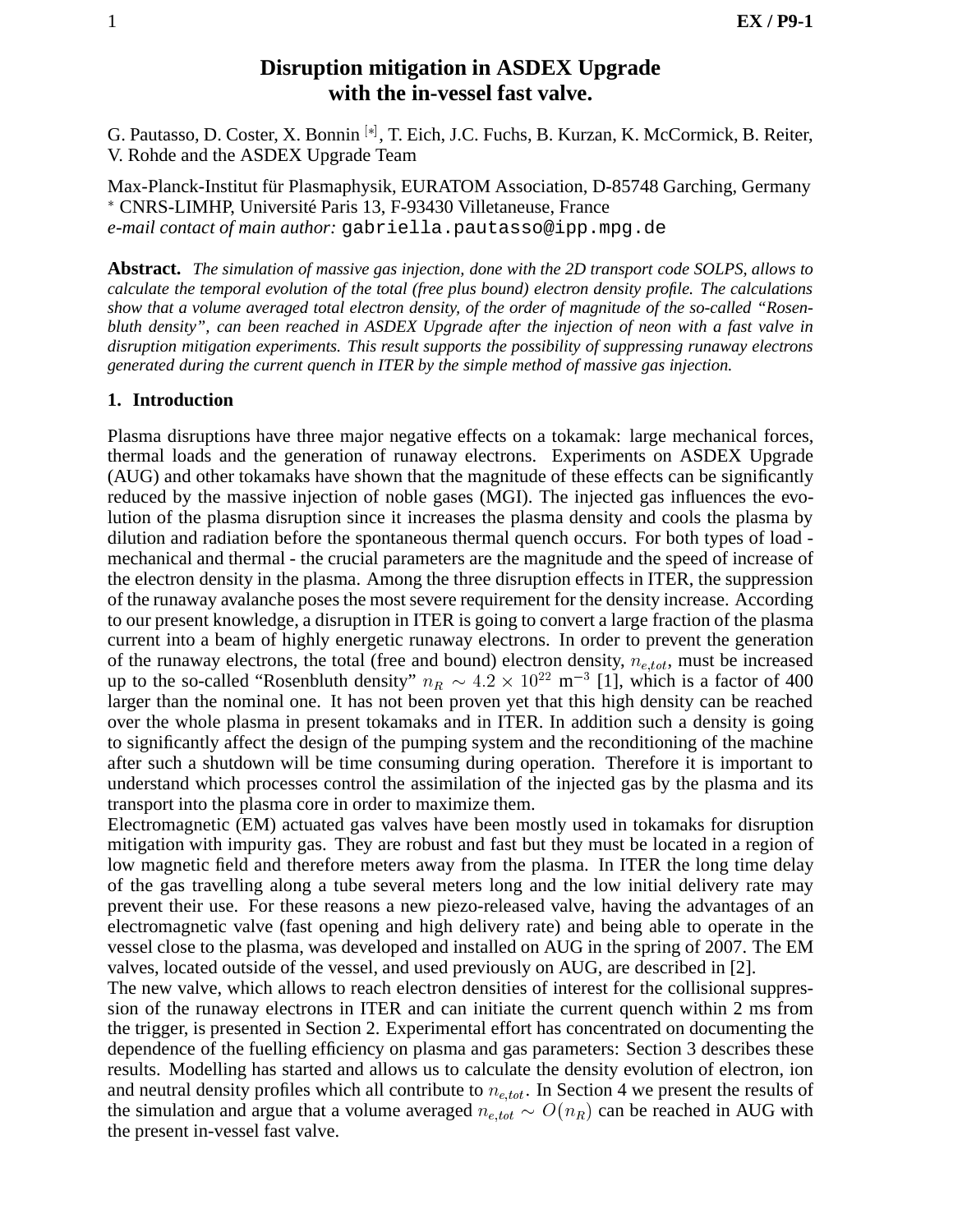## **2. The in-vessel valve**

A new piezo-released valve, able to operate close to the plasma, was designed and built by the German company IGAM in collaboration with IPP.



*FIG. 1: Cross section of the in-vessel valve (a) and location of the valves used for MGI (b).*

The in-vessel valve is a completely new development and satisfies very demanding functional requirements, such as a short opening time (of the order of 1 ms), a large orifice (14 mm of diameter) and practically no leakage ( $< 10^{-9}$  mbarl/s). In addition the valve must maintain its full functionality and work under severe environmental conditions, such as high temperature (up to 150  $\mathrm{^{\circ}C}$  during the baking of the vessel), strong magnetic field and high vacuum ( $p < 10^{-7}$  mbar). The valve is located on the low field side of the torus, at the midplane, 5 cm behind the limiting surface defined by the ICRH antenna and 10 cm from the plasma (Fig.  $1$  (a)). It can operate with a gas pressure of 50 bar and inject up to 4 barl of gas within a few ms. It is the first valve of this type ever used close to the plasma on a tokamak.

The valve, whose sectional view is shown in Fig. 1 (b), consists of 1) a gas chamber, with a volume of 80 cm<sup>3</sup>, reduced to 40 cm<sup>3</sup> in some experiments;

2) a pneumatic piston, driven by pressurized air, used to exert pressure on

3) a movable stem, which closes the orifice of the valve;

4) four independent pairs of piezo-actuators, which expand under an applied voltage and hold the stem in the closed-valve position; 5) a disk spring package, which opens the valve - as soon as the piezo-actuators are discharged - by moving the stem away from the

orifice. The valve is water cooled, since it is going to be exposed to up to

one MW/m<sup>2</sup> of power flux during 8-10 s. It is equipped with a remote controlled gas mixing system, which allows to mix two types of gas in a reservoir and fill the valve just before the discharge. A control unit monitors the charging currents of the piezo-actuators

by comparing the actual values with reference ones, which are stored in a flash memory of the micro controller during a calibration procedure. In case of breakdown of one of the actuator pairs,



*FIG. 2: Vertical chords of the CO*<sup>2</sup> *diagnostic.*

the control unit excludes it from operation. Two of the four pairs of piezo-actuators are redundant to allow the operation of the valve in case of their partial failure. This security margin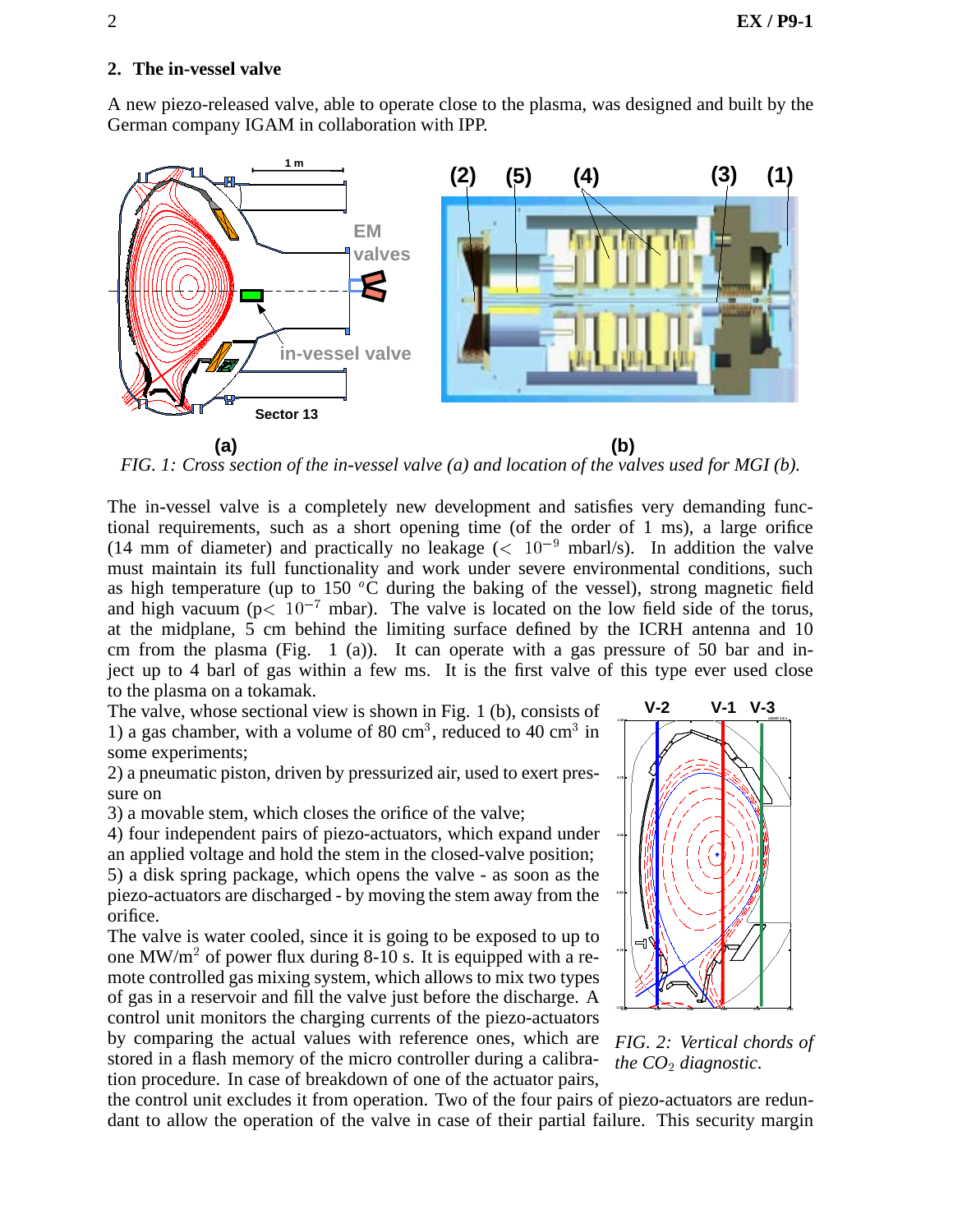is dictated by the fact that the valve is mounted inside the vessel and cannot be accessed for maintenance during the whole experimental campaign (up to 10 months).

#### **3. Dependence of the fuelling efficiency on plasma parameters**

The  $CO<sub>2</sub>$  laser interferometer is the only diagnostic on AUG able to follow the fast increase of the electron density after MGI. It measures the line integrated density along three verti-



*FIG.* 3: Time traces of plasma current  $(I_p)$ , thermal energy  $(E_{th})$  and line integrated density *(chords V-1 and V-2 of the CO*<sup>2</sup> *interferometer) after injection of 0.4 barl of He (left) and Ne (right).*

cal chords (see Fig. 2) with a time resolution of 10  $\mu$ s. The evolution of the density profile cannot be reconstructed from these measurements alone but can be inferred by means of simulations (see Section 4). The measurement from the most central channel (called V-1), i.e  $\int n_e dl_{V-1}$ , is used in the following to define the fuelling efficiency  $(F_{eff})$  as the increase in the total number of electrons divided by the total number of injected gas atoms (or molecules, in the  $D_2$  case):

$$
F_{eff} = \frac{\Delta N_e}{N_{inj}} = \frac{\Delta \int n_e \, dl_{V-1}}{N_{inj}} \frac{Vol}{l_{V-1}}
$$
(1)

where  $Vol$  is the plasma volume and  $l_{V-1}$  is the length of the most central chord V-1.  $F_{eff}$  could be larger than one, if the injected gas were multiply ionized; in reality the  $F_{eff}$  inferred in MGI experiments is significantly smaller than one.

The experiments presented in this paper were mainly made to study the dependence of  $F_{eff}$  on the following plasma and gas parameters: distance between plasma and valve, gas pressure in the valve, type of gas, gas quantity and plasma energy.

A series of similar discharges in H mode was shut down

by massive gas injection. The valve was triggered towards the end of the current flattop, in plasmas with a toroidal current of 0.8 or 1.0 MA and  $q_{95} = 5.7$  or 4.3. The plasma, heated by 5



*FIG. 4: Fuelling efficiency, averaged over the thermal quench (th.qu.) or over the whole current quench (cu.qu.) as function of the injected number of He atoms*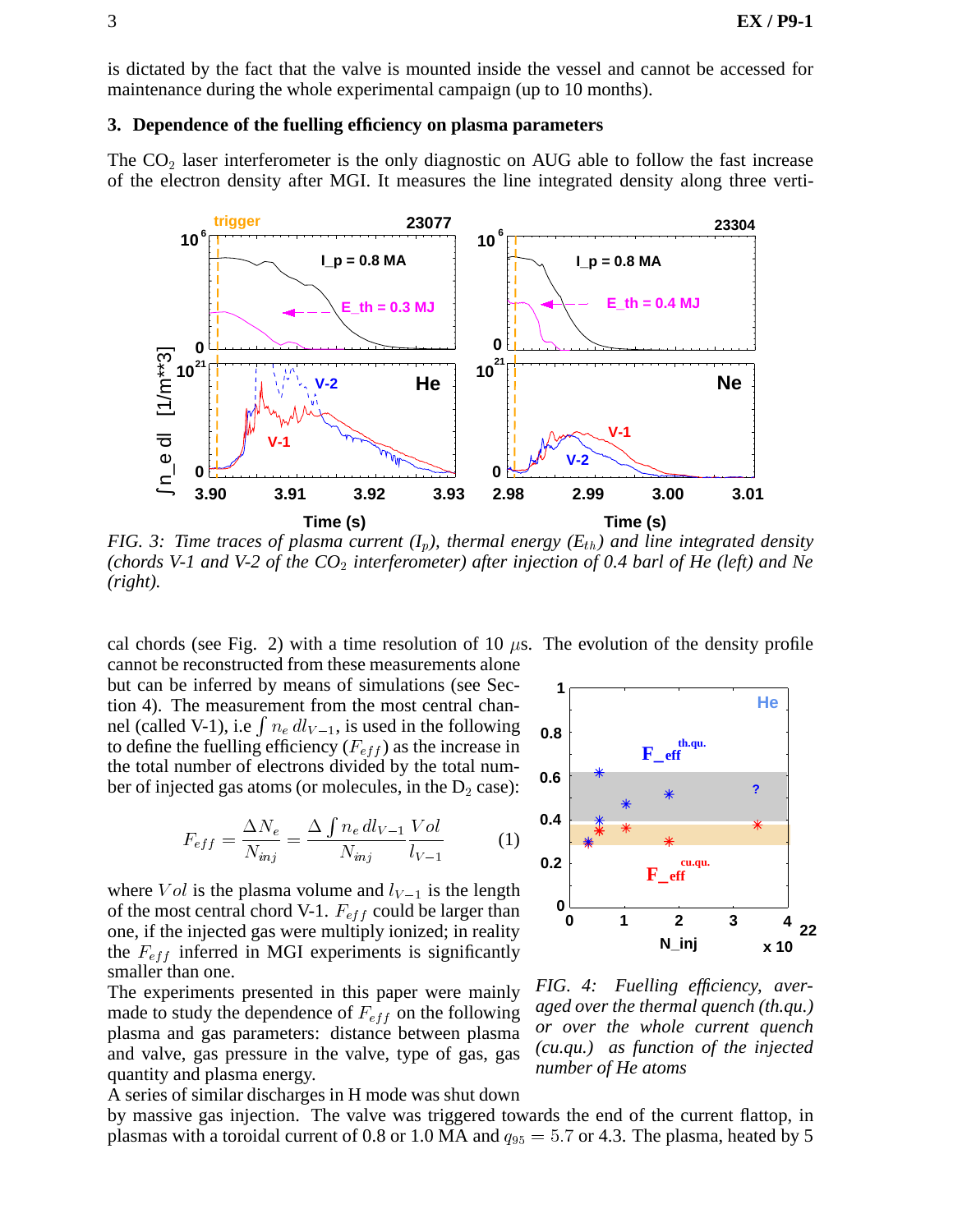or 20 MW of NBI power, had a target density of 0.6 or  $1 \times 10^{20}$   $m^{-3}$ , a thermal energy in the range 0.2-0.8 MJ and a magnetic energy of 1 or 1.6 MJ.

Pure deuterium  $(D_2)$ , helium (He), neon (Ne), and mixtures of Ne and Ar with  $D_2$  have been injected varying the gas pressure in the valve.

**Dependence of**  $F_{eff}$  on distance plasma - valve. The comparison between the old and the new valve was carried out between similar shots with the injection of 0.4 barl of gas (that is  $10^{22}$ ) atoms) within 5 ms. The striking differences between the shutdown induced by the new and the old valves are that with the in-vessel valve

• the delay time between trigger and start of the current quench is practically eliminated; the current decay induced by the new valve starts 1 ms after the trigger, that is as soon as the valve is open;

 the rate of induced current decay is twice the one observed with the old valves. It is known that the faster the current decay of an elongated plasma is, the smaller is the vertical force on the vessel;

 $\bullet$   $F_{eff}$  is 3-4 times higher and the rise of the plasma density starts as soon as the valve opens;

• the maximum radiated power reaches 0.5 GW and is a factor of two higher than with the old valve.

**Dependence of**  $F_{eff}$  on gas pressure. The gas volume in the valve was increased from 40 to 80 ml between the 2007 and 2008 experimental campaigns to allow for the injection of a larger



*FIG. 5: Time history of plasma current*  $(I_p)$ , thermal energy  $(E_{th})$ , Mirnov coil sig*nals and line integrated density after the injection of 0.2 barl of He*

quantity of gas. The same amount of Ne was injected with a gas pressure of 5 and 10 bar in similar target discharges. In the lower pressure case the density rise was slower and the delay between trigger and start of the current quench was longer (3 instead of 2 ms), but the resulting maximum electron density was similar in the two cases. **Dependence of**  $F_{eff}$  on  $N_{inj}$ . Different quantities of He and Ne, ranging from a total amount of  $3 \times 10^{21}$  up to  $4 \times 10^{22}$  atoms have been injected varying the pressure in the valve from 1.7 up to 40 bar. A line integrated electron density of  $2 \times 10^{21}$  $\rm m^{-2}$  and  $\rm 10^{21} \ m^{-2}$  ( $l_{V-1}$  = 1.4 m) has been reached with the injection of 1.4 barl of He and 1.6 barl of Ne respectively. The  $F_{eff}$  averaged about the thermal quench (from the start of the thermal quench up to the decay of 20 % of  $I_p$ ),  $F_{eff}^{tn,qu}$ , has a large scatter, because of large oscillations in the density measurements, not reproducible from shot to shot, but does not depend on  $N_{inj}$  in the scanned range of parameters.  $F_{eff}^{th,qu.}$  ranges between 40 and 60 % for He and between 20 and 40 % for Ne.  $F_{eff}^{cu,qu}$ , that is averaged over the whole current quench, is a factor of 2 smaller than  $F_{eff}^{tn.qu.}$  (Fig. 4).

**Dependence of**  $F_{eff}$  on thermal energy .  $F_{eff}$ does not show any clear dependence on the thermal energy of the target plasma in the range 0.2- 0.8 MJ scanned.

**Dependence of**  $F_{eff}$  on the type of gas. The  $F_{eff}$ s of He and Ne have been investigated more extensively than the ones of other gases and mixtures. As already pointed out, He is twice more efficient than Ne and also  $D_2$  in increasing  $n_e$  (see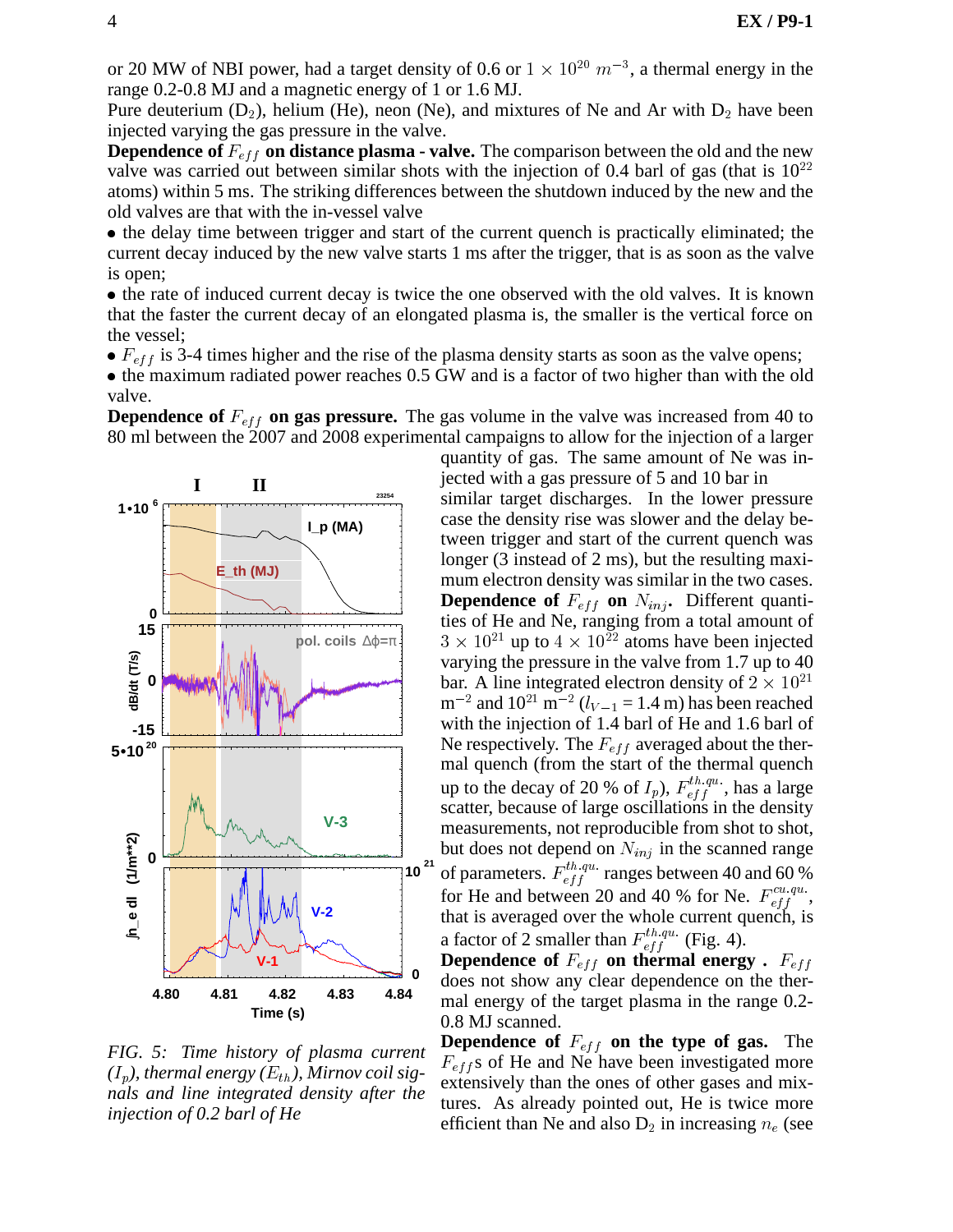| atoms/s   | $D_2$ close              | $D_2$ far | He close | He far | Ne close | Ne far |
|-----------|--------------------------|-----------|----------|--------|----------|--------|
| $10^{23}$ | 47%                      |           | 153%     |        | 210%     |        |
| $10^{24}$ | 37%<br>$\Delta t = 1$ ms | 34%       | 91%      | 84%    | 92%      | 51%    |
| $10^{25}$ | 25%<br>$\Delta t = 1$ ms |           | 35%      |        | 29%      | 18%    |

TABLE. 1: *Dependence of*  $F_{eff}$  *on the flow rate, type of gas and valve position.* 

## Fig. 3).

A series of experiments was carried out to investigate the mitigation and fuelling efficiency of mixtures of  $D_2$  (20%, 50% and 80%) and Ne or Ar. Mixtures of a low-Z and a high-Z gas are found to be as efficient as high-Z injection in quenching the current in other tokamaks (see for example Ref. [3]), since they increase the density of the plasma more than the high-Z alone.

This is not the case in AUG. The time delay between the trigger and the start of the current quench increases with increasing percentage of  $D_2$  in the mixture. The rate of thermal energy dissipation, the rate of the current quench and the radiated power increase with increasing concentration of Ne or Ar. Nevertheless, the  $F_{eff}$  is not a monotonic funcion of the concentration of the high Z impurity since the mixture of 50 % of Ne or Ar show a larger  $F_{eff}$  than the pure gases alone.

**Dependence of**  $F_{eff}$  on MHD modes. After the injection of a large amount of high Z gas, the thermal quench occurs while the electron density is rising. Whether the large amplitude magnetic fluctuations during this phase influence the assimilation and transport of the gas is an open question. A shut down after a moderate amount of He injection, in which the density rise phase and the thermal quench are not simultaneous, is shown in Fig 5. In this case, the density rise (phase I) is completed when large MHD activity (phase II) starts. The edge chord V-3 shows a strongly modulated but gradual decay of the density, apparently not affected by the MHD activity. The chord V-2 views a region of high density, also seen by the fast camera as a radiating structure poloidally localized on the inner wall (MARFE). This strong poloidal asymmetry persists during the whole MHD activity. There is no evidence from the  $CO<sub>2</sub>$  measurements that magnetic fluctuations favour the redistribution of the density towards a flat profile during phase II.

# **4. Simulations**

The code package SOLPS [4] is used to model MGI in AUG and to compare the code results with the experimental measurements. The gas valve is treated as a point source and the neutral gas behaviour is modelled by the Monte Carlo module of the code, Eirene. The valve location, the quantity and the type of gas are treated as parameters and varied to assess their influence on the plasma density response. The code solves the transport fluid equations for the main plasma and impurity species along with a full description of the atomic and molecular processes in a 2D geometry. Gas ionization, density diffusion and plasma cooling are calculated accordingly. Large MHD activity and turbulence strongly modify the transport properties during impurity injection. We treat the heat and particle transport coefficients as parameters and vary them to test their influence on the fuelling efficiency. Experimental measurements of the density and thermal energy evolution are compared with the code predictions.

**A parametric study.** The first series of simulations is a parametric study aimed at understanding the dependence of  $F_{eff}$  on the properties of the injected gas. These simulations consist of injecting a constant flow of gas particles in the target plasma and in modelling the plasma evolution for  $\Delta t = 3$  ms (if not otherwise specified in Table 1). The gas parameters scanned are: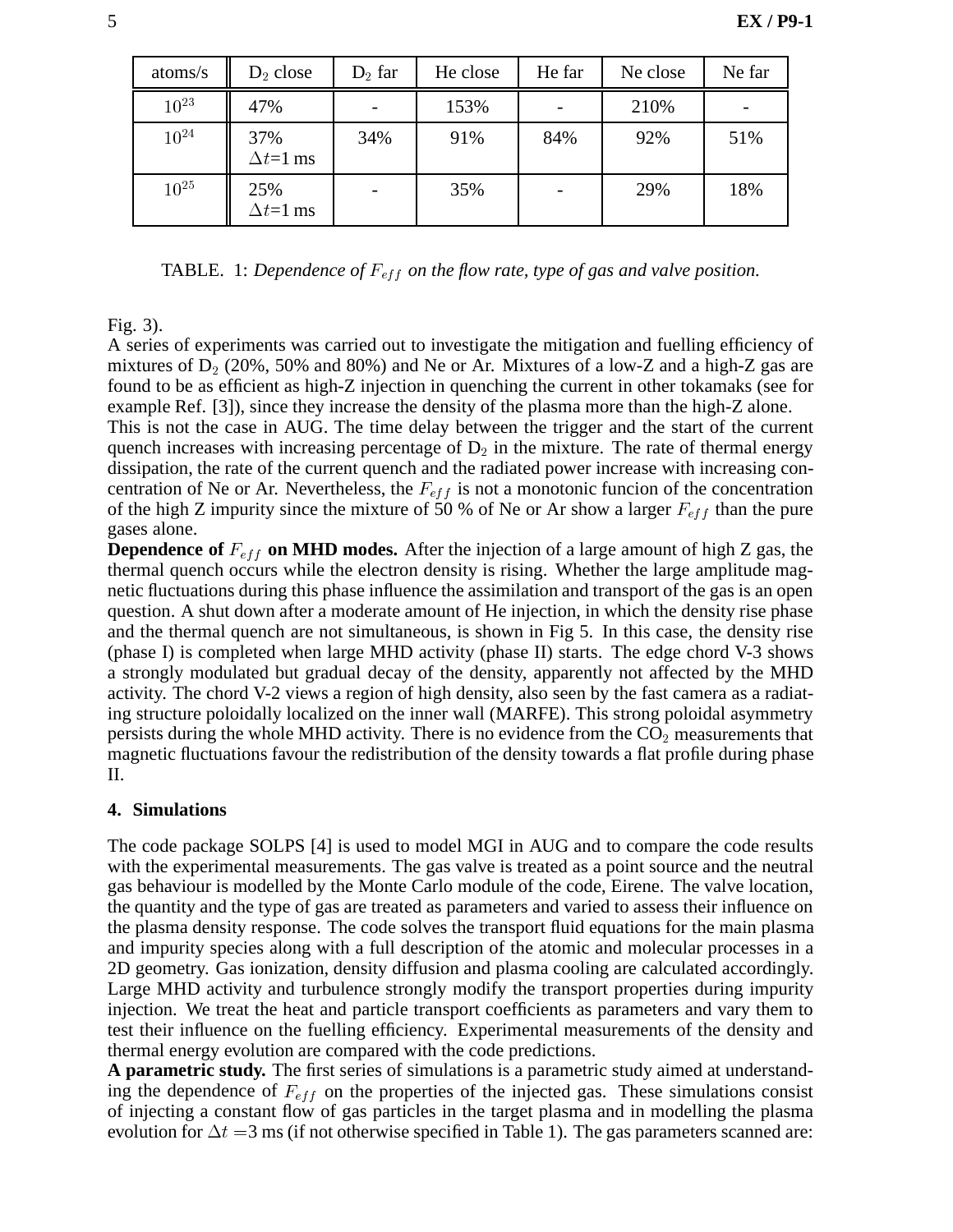1) the gas flow,  $dN_{inj}/dt$ , set equal to  $10^{23}$ ,  $10^{24}$  or  $10^{25}$  atoms/s;

2) the type of gas, chosen as  $D_2$ , He or Ne;

3) the distance of the valve from the plasma and the divergence of the gas flow. The valve is modelled as a point source of mono-energetic atoms. A Maxwellian distribution of their velocity, which can play a role for valves far from the plasma, has not been implemented yet. In the case labeled "close" in Table 1 the valve is located at  $R = 2.25$  m and the gas flow has an expansion angle  $\alpha = \pi/4$ ; in the case "far" the valve is located at R = 2.50 m and  $\alpha = \pi/2$ . The plasma separatrix intersects the midplane at  $R = 2.15$  m on the low field side.

The target plasma is obtained by feedback controlling the separatrix density at the outer midplane at about  $1.5 \times 10^{19}$  m<sup>-3</sup> and heating a standard lower X-point AUG plasma with 5 MW. The resulting plasma has a thermal energy of 290 kJ and H-mode-type  $n_e$  and  $T_e$  profiles, as in the actual experiments. In this work we limit the simulation to the first 3 ms of the process of gas injection and we neglect the input ohmic power associated with the decay of the plasma current, which becomes significant at a later time.

The  $F_{eff}$  calculated after 3 ms of constant gas injection is summarized in Table 1. It is found that:

 $\bullet$   $F_{eff}$  decreases significantly with the increase of the rate of injected gas,  $dN_{inj}/dt$ . The higher gas flow causes a larger cooling effect, a faster drop of the temperature and the recombination of multiply ionized ions. In the case of injection of  $10^{25}$  atoms/s of He and Ne the thermal energy of the plasma has dropped by 92 and 86 % respectively; the corresponding average ionization charge of the impurities has dropped to 1.1 for both gases after 3 ms of gas injection. The  $F_{eff}$ also decreases during the simulation for all three gas species, more significantly at larger gas flows. In the AUG experiments this dependence is not found. The ohmic heating, ignored in this simulation, increases with gas rate and might account for the discrepancy.

• The dependence of  $F_{eff}$  on  $dN_{inj}/dt$  is stronger at higher impurity atomic number. A comparison of the time evolution of the density and electron temperature profiles after 1 ms of gas injection (see Fig. 6) shows that He and Ne penetrate deeper than  $D_2$  and cool the plasma more, Ne more than He. Experiments on AUG indicate that  $F_{eff}$  is larger for He than for Ne, as predicted by these simulations.



*FIG. 6: Profiles of electron density*  $(n_e)$  and temperature  $(T_e)$  at 1 ms for  $D_2$ , He and Ne and  $dN_{inj}/dt = 10^{23}$  *(red),*  $10^{24}$  *(green) and*  $10^{25}$  *(blue curve) atoms/s.* 

•  $F_{eff}$  is always less than 50 % for  $D_2$ , because of the back-scattering of one of the neutrals during the process of dissociation of the molecule.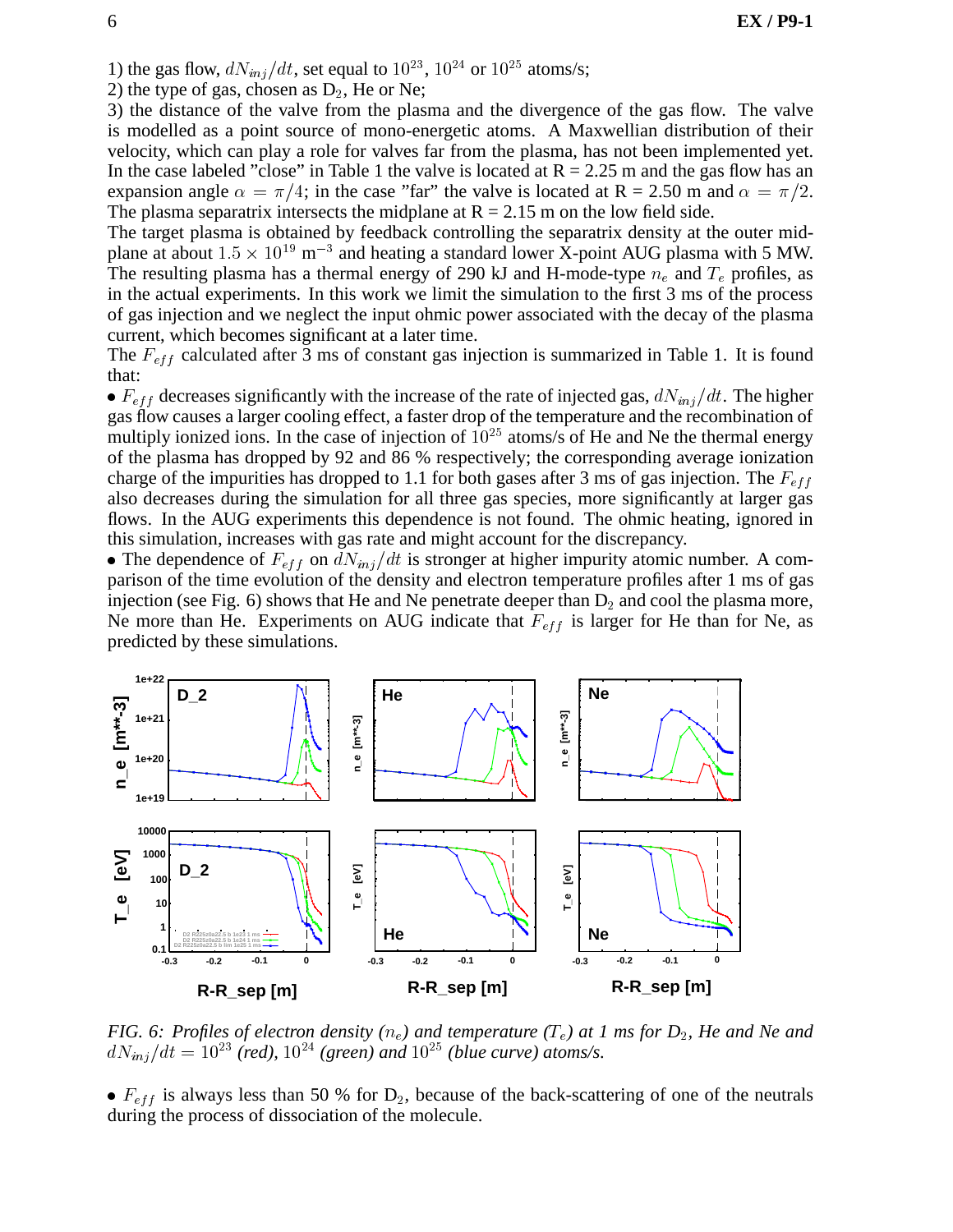• The  $F_{eff}$  is larger than 100% only at the low gas flows of  $dN_{inj}/dt = 10^{23}$  atoms/s for He and Ne . In these cases the impurity atoms have a degree of ionization  $Z = 1.9$  and 2.5 respectively at t<sub>SOLPS</sub> = 3 ms.

•  $F_{eff}$  decreases significantly for Ne - less for  $D_2$  and He - if the valve is moved away from the plasma and if the flow divergence increases. This is mainly a geometric effect. The transit time of the gas becomes a significant fraction of the simulation time when the valve is placed further away from plasma: Ne reaches the plasma after 0.8 ms when the valve is located at  $R = 2.5$  m. In addition when the flow divergence is large (e.g.  $\alpha = \pi/2$ ), the gas atoms, exiting the valve, reach the plasma spread over a time interval  $\Delta t_{\alpha} = d(1 - \cos \alpha)/c$ . With a distance between valve and plasma d = 1.5 m,  $\alpha = \pi/2$  and a sound speed  $c = 400$  m/s then  $\Delta t_{\alpha} = 0.7$  ms.

In AUG the valves located outside of the vessel (d = 1.5 m) exhibit a  $F_{eff}$  much smaller (factor of 2-3) than the in-vessel valve located close to the plasma. The simulation suggests that a fraction of the atoms injected by the valve outside of the vessel does not even reach the plasma because their trajectories do not intersect it. Another fraction reaches the plasma after the first atoms - the faster and perpendicularly directed - have caused the thermal quench and does not ionize.

**Modelling a realistic shut down.** A second series of simulations aimed at modelling a specific discharge (shot 21758) in which a plasma (plasma current of 0.8 MA and thermal energy of 290 kJ) was shut down with 0.4 barl of Ne within a few ms. In this simulation the valve is located close to the plasma and it is assumed to open instantaneously. The gas flow is approximated by:  $dN_{inj}/dt = 6.9 \times 10^{24}$  atoms/s for  $t_{SOLPS} = 0$ -1 ms and  $dN_{inj}/dt = 1.2 \times 10^{24}$  atoms/s for  $t_{SOLPS} = 1-3$  ms.

The diffusion coefficients are also changed in this series. The experimental measurements of density and temperature are not detailed enough to allow any inference of the diffusion coefficient profiles. Nevertheless, the SXR emission, measured along chords, shows that a cold front propagates from the plasma edge to the plasma center starting at 0.7 ms and that the central temperature finally collapses at  $t_{SOLPS} = 1.5$  ms. The MHD activity also strongly rises around  $t_{SOLPS}=1.5$  ms.

For studying the influence of the loss of confinement on the  $F_{eff}$ , the electron heat diffusion coefficient  $\chi_e$  was changed from the profile of the steady state discharge to values of 100 - 10000  $\rm m^2/s$  constant over the plasma surface at t<sub>SOLPS</sub> = 1.5 ms from start of injection.  $\chi_e = 1000$  $m^2$ /s causes a thermal quench of a duration similar to the one experimentally observed. The effect of the energy quench would be to stop the ionization of the neutrals and to decrease  $F_{eff}$ , if it started before most of the particles have reached the plasma. In our case the thermal quench begins after most of the injected gas has reached the plasma and does not have a significant influence on the maximum  $F_{eff}$  achieved during the 3 ms.



*FIG. 7: Reconstructed and simulated decay of the thermal energy (left). Evolution of the total number of electrons,* N<sub>e</sub>, extrapolated from the V-1 and V-2 chord measurements (center) and *simulated*  $N_e = \int n_e dVol$  (right)

The  $F_{eff}$  at 3 ms is 42 % and is in agreement with the increase of the total number of electrons inferred from the  $CO<sub>2</sub>$  data. The exact time behavior of the line integrated density could not be exactly reproduced even by varying the profile and the magnitude of the particle diffusion coefficient ( $D_e = 0.1 - 100$  m<sup>2</sup>/s). This issue will be the subject of further work.